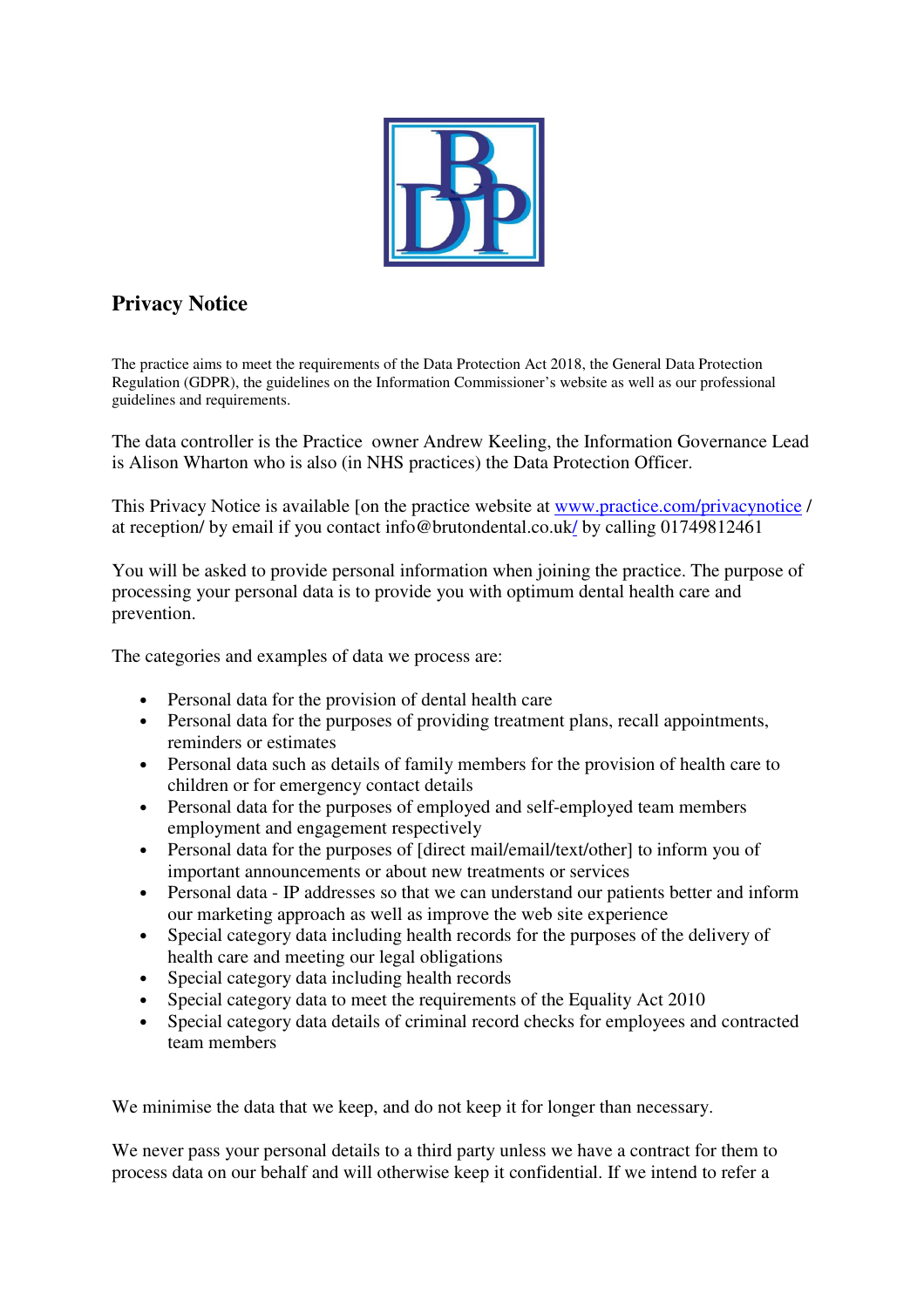patient to another practitioner or to secondary care such as a hospital we will gain the individual's permission **before** the referral is made and the personal data is shared. Your data will be shared with the NHS in England, Scotland and Wales or the HSC in Northern Ireland if you are having NHS or HSC treatment.

- Personal data is stored in the [EU] whether in digital or hard copy format
- Personal data is stored in the US in digital format when suitable safeguards have been put in place to allow personal data to be transferred out of the EU
- Personal data is obtained when a patient joins the practice, when a patient is referred to the practice and [when a patient subscribes to an email list / other

For full details or where your data is stored, please ask to see Information Governance **Procedures** (M 217C).

We have established the following lawful bases for processing your data:

Our lawful bases for processing personal data:

- The legitimate interests of the dental practice
- Processing is necessary for the performance of a contract with the data subject or to take steps to enter into a contract
- Consent of the data subject
- To comply with our legal obligations
- Other]

Our lawful bases for processing special category data:

- [Processing is necessary for health care purposes]
- **Processing necessary for identifying or keeping under review the existence or absence** of equality of opportunity or treatment between groups of people with the view to enabling such equality to be promoted or maintained
- We obtain consent of the data subject to process criminal record checks
- Other]

The reasons we process the data include:

- To maintain your contemporaneous clinical records
- To provide you with dental treatment, prevention and oral health advice
- To carry out financial transactions with you
- [To manage your NHS or HSC dental care treatment]
- To send your personal data to the General Dental Council or other authority as required by law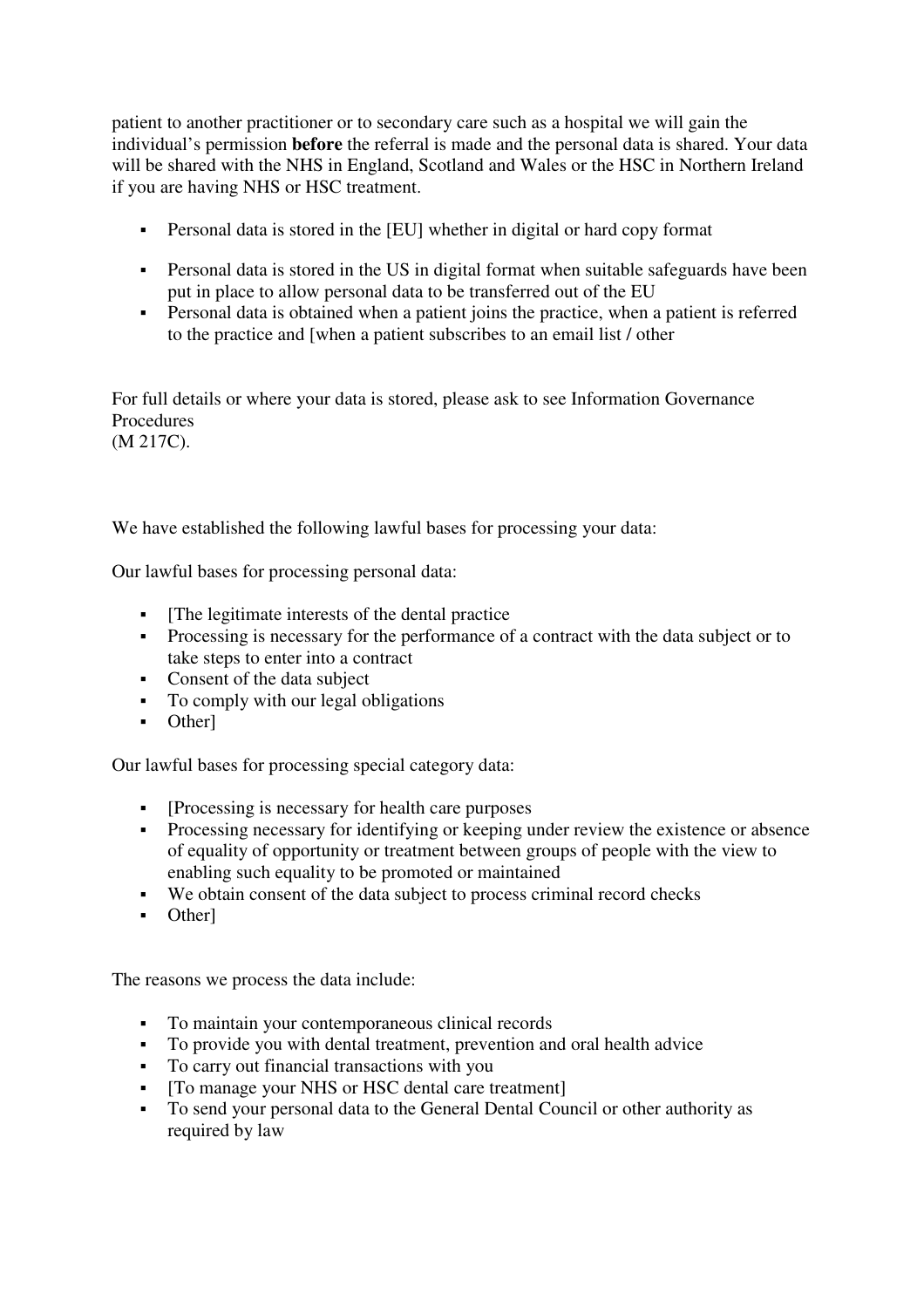- To communicate with you as and when required including appointment reminders, treatment plans, estimates and other communications about your treatment or the practice
- To communicate with your next of kin in an emergency
- If a parent or carer to communicate with you about the person you parent or care for
- To refer you to other dentists or doctors and health professionals as required
- To obtain criminal record disclosures for team members
- For debt recovery
- To continually improve the care and service you receive from us

The personal data we process includes:

Your name, address, gender, date of birth, NHS number, medical history, dental history, family medical history, family contact details, marital status financial details for processing payment, your doctor's details and details of treatment at the practice. We may process more sensitive special category data including ethnicity, race, religion, or sexual orientation so that we can meet our obligations under the Equality Act 2010, or for example to modify treatment to suit your religion and to meet NHS or HSC obligations.

The retention period for special data in patient records is a minimum of 10 years and may be longer for complex records or to meet our legal requirements. The retention periods for other personal data is 2 years after it was last processed. Details of retention periods are available in the Record Retention (M 215) procedure available from the practice.

We obtain your personal details when you enquire about our care and service, when you join the practice, when you subscribe to our newsletter or register online, when you complete a registration or medical history form and when another practitioner refers you for treatment at our practice. Occasionally patients are referred to us from other official sources such as NHS clinics or hospitals.

You have the following personal data rights:

- The right to be informed about the collection and use of your personal data
- The right of access to have a copy of the data we hold about you. Generally, we will not charge for this service
- The right to rectification to correct the data we have if it is inaccurate or incomplete
- The right to deletion of your personal data (clinical records must be retained for a certain time period)
- The right to restrict processing of your personal data
- The right to data portability to have your data transferred to someone else
- The right to object to the processing of your personal data
- Rights in relation to automated decision making and profiling

Further details of these rights can be seen in our Information Governance Procedures (M 217C) or at the Information Commissioner's website. Here are some practical examples of your rights: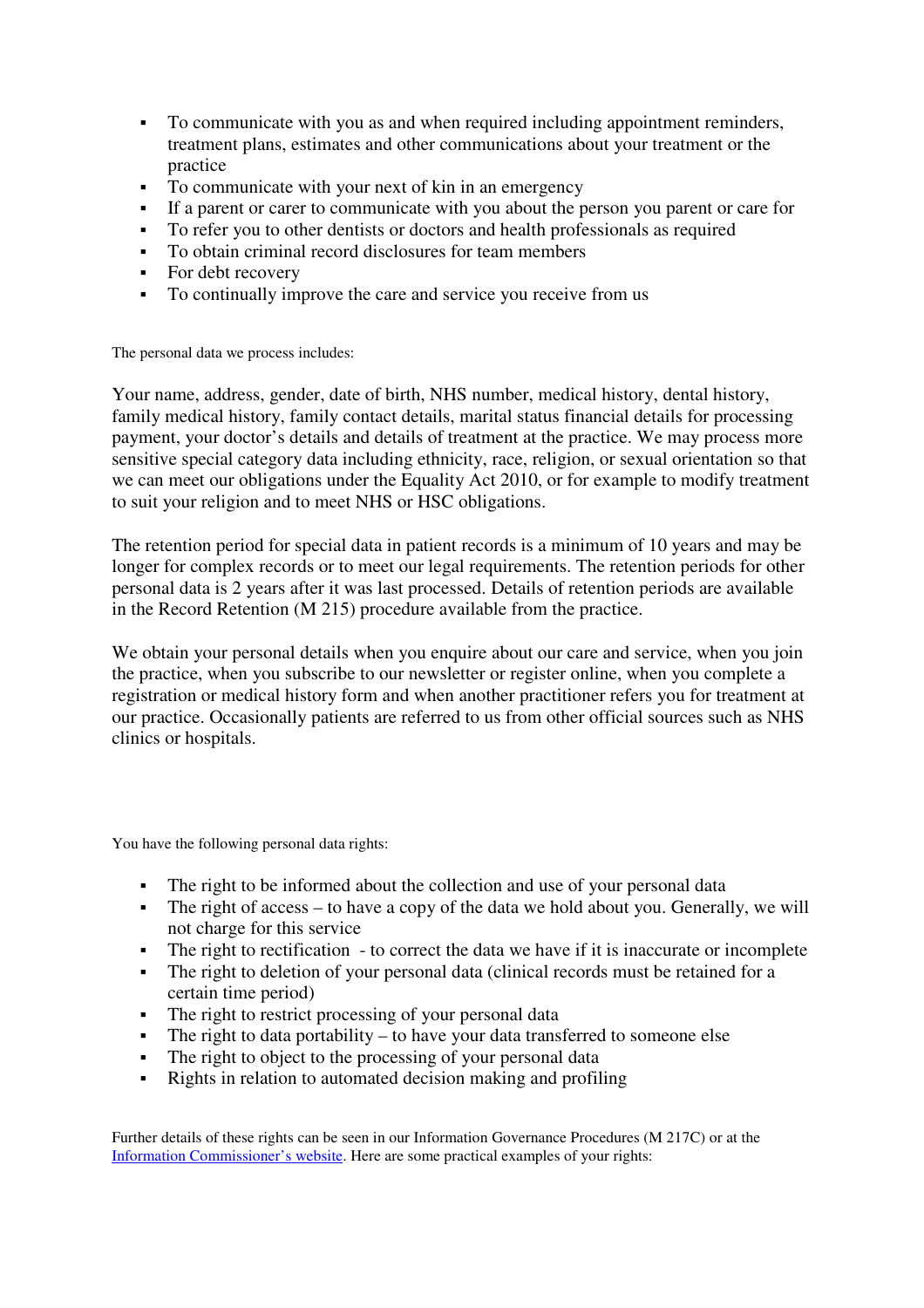- If you **are** a patient of the practice you have the right to withdraw consent for important notifications, newsletters, surveys or marketing. You can inform us to correct errors in your personal details or withdraw consent from communication methods such as telephone, email or text. You have the right to obtain a free copy of your patient records within one month
- If you are **not** a patient of the practice you have the right to withdraw consent for processing personal data, to have a free copy of it within one month, to correct errors in it or to ask us to delete it. You can also withdraw consent from communication methods such as telephone, email or text

We have carried out a Privacy Impact Assessment in Sensitive Information Map, PIA and Risk Assessment (M 217Q) and you can request a copy from the details below. The details of how we ensure security of personal data is in our Security Risk Assessment (M 217M) and Information Governance Procedures (M 217C).

# **Comments, suggestions and complaints**

Please contact the IG Lead at the practice for a comment, suggestion or a complaint about your data processing at info@brutondental.co.uk, or 01749 812461 or by writing to or visiting the practice at Uphills Bruton Somerset BA10 0ES We take complaints very seriously

If you are unhappy with our response or if you need any advice you should contact the Information Commissioner's Office (ICO). Their telephone number is 0303 123 1113, you can also chat online with an advisor. The ICO can investigate your claim and take action against anyone who's misused personal data. You can also visit their website for information on how to make a data protection complaint.

#### **Related practice procedures**

You can also use these contact details to request copies of the following practice policies or procedures:

- Data Protection and Information Security Policy (M 233-CNS)
- Sensitive Information Map, PIA and Risk Assessment (M 217O), Information Governance Procedures (M 217C), Record Retention (M 215)

If you have an enquiry or a request please contact the Information Governance Lead

Alison Wharton

*The Bruton Dental Practice Uphills Bruton Somerset BA10 0ES*  Email:info@brutondental.co.uk Phone:01749812461

Thank you

**Data Opt-Out Policy (England)**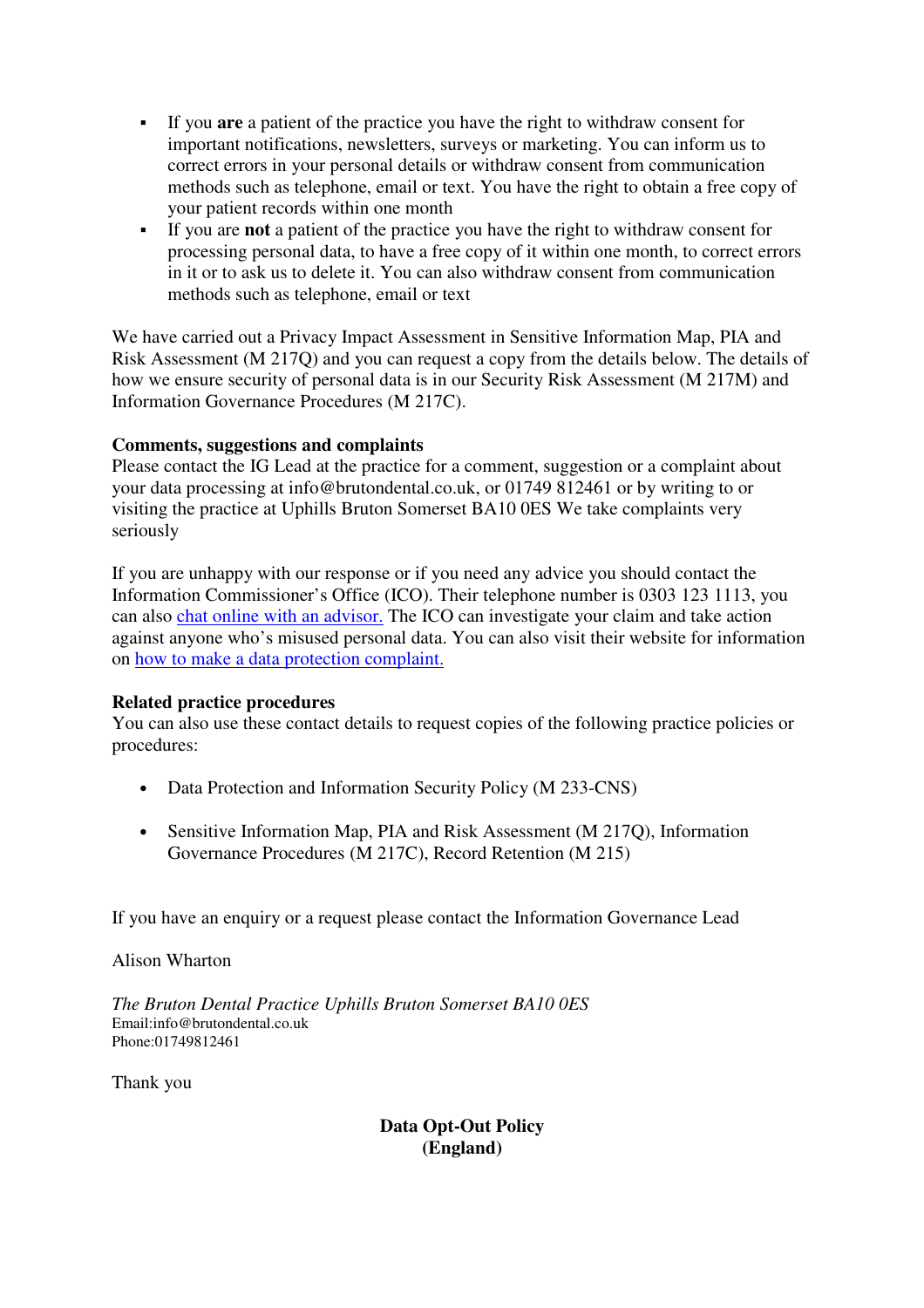## **How the NHS and care services use your information**

*[ The Bruton Dental Practice Ltd ]* is one of many organisations working in the health and care system to improve care for patients and the public. Whenever you use a health or care service, such as attending Accident & Emergency or using Community Care services, important information about you is collected in a patient record for that service. Collecting this information helps to ensure you get the best possible care and treatment. The information collected about you when you use these services can also be used and provided to other organisations for purposes beyond your individual care, for instance to help with:

- Improving the quality and standards of care provided
- Research into the development of new treatments
- **Preventing illness and diseases**
- Monitoring safety
- Planning services

This may only take place when there is a clear legal basis to use this information. All these uses help to provide better health and care for you, your family and future generations. Confidential patient information about your health and care is **only used** like this where allowed by law.

Most of the time, anonymised data is used for research and planning so that you cannot be identified in which case your confidential patient information isn't needed.

You have a choice about whether you want your confidential patient information to be used in this way. If you are happy with this use of information you do not need to do anything. If you do choose to opt out your confidential patient information will still be used to support your individual care. To find out more or to register your choice to opt out, please visit www.nhs.uk/your-nhs-data-matters. On this web page you will:

- See what is meant by confidential patient information
- Find examples of when confidential patient information is used for individual care and examples of when it is used for purposes beyond individual care
- Find out more about the benefits of sharing data
- Understand more about who uses the data
- Find out how your data is protected
- Be able to access the system to view, set or change your opt-out setting<br>Find the contact telephone number if you want to know any more or to
- Find the contact telephone number if you want to know any more or to set/change your opt-out by phone
- See the situations where the opt-out will not apply

You can also find out more about how patient information is used at: https://www.hra.nhs.uk/information-about-patients/ (which covers health and care research); and https://understandingpatientdata.org.uk/what-you-need-know (which covers how and why patient information is used, the safeguards and how decisions are made)

You can change your mind about your choice at any time.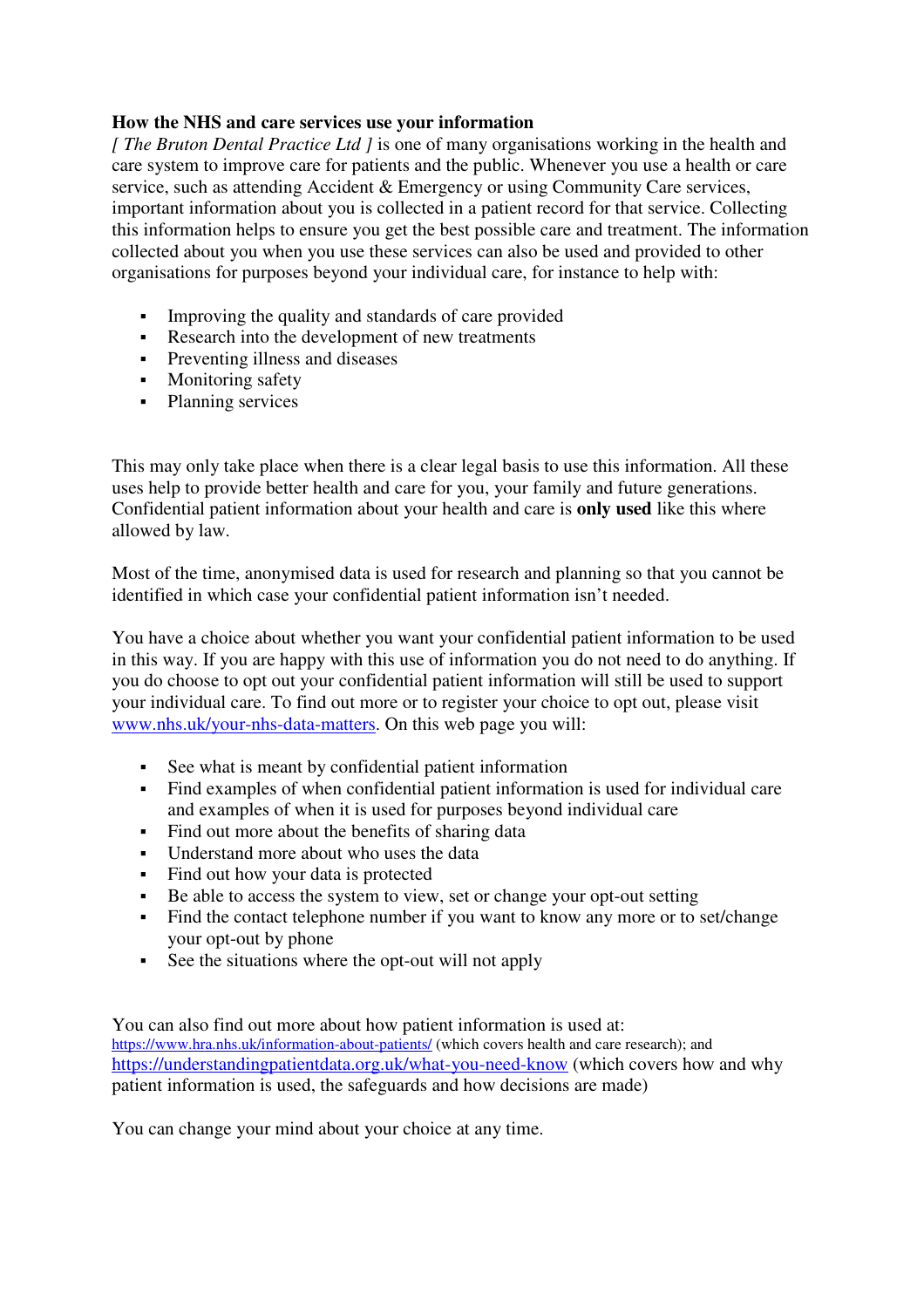Data being used or shared for purposes beyond individual care does not include your data being shared with insurance companies or used for marketing purposes and data would only be used in this way with your specific agreement.

Health and care organisations have until 2020 to put systems and processes in place so they can be compliant with the national data opt-out and apply your choice to any confidential patient information they use or share for purposes beyond your individual care.

[Our practice only uses your personal health data to provide individualised care to you and does not disclose your data for any other purposes. The national data opt-out does not apply to our usage of your data and we are compliant with the policy.]

[Our practice takes part in [research projects] where the opt-out could apply. We [are/are not currently] compliant with the national data opt-out policy.]

# **Processing of Staff and Candidates' Information**

This section explains how Bruton Dntal Practice processes the information of staff and applicants for job roles within the practice.

#### **What data do we have?**

So that we can provide a safe and professional service, we need to keep certain records about our team members. We may record the following types of data:

- Your basic details and contact information e.g. your name, address, date of birth, National Insurance number and next of kin
- Your financial details e.g. details so that we can pay you, insurance, pension and tax details
- Your training records

We also record the following data which is classified as "special category":

- Health and social care data about you, which might include both your physical and mental health data – we will only collect this if it is necessary for us to know as your employer, e.g. fit notes or in order for you to claim statutory maternity/paternity pay
- We may also, with your permission, record data about your race, ethnic origin, sexual orientation, or religion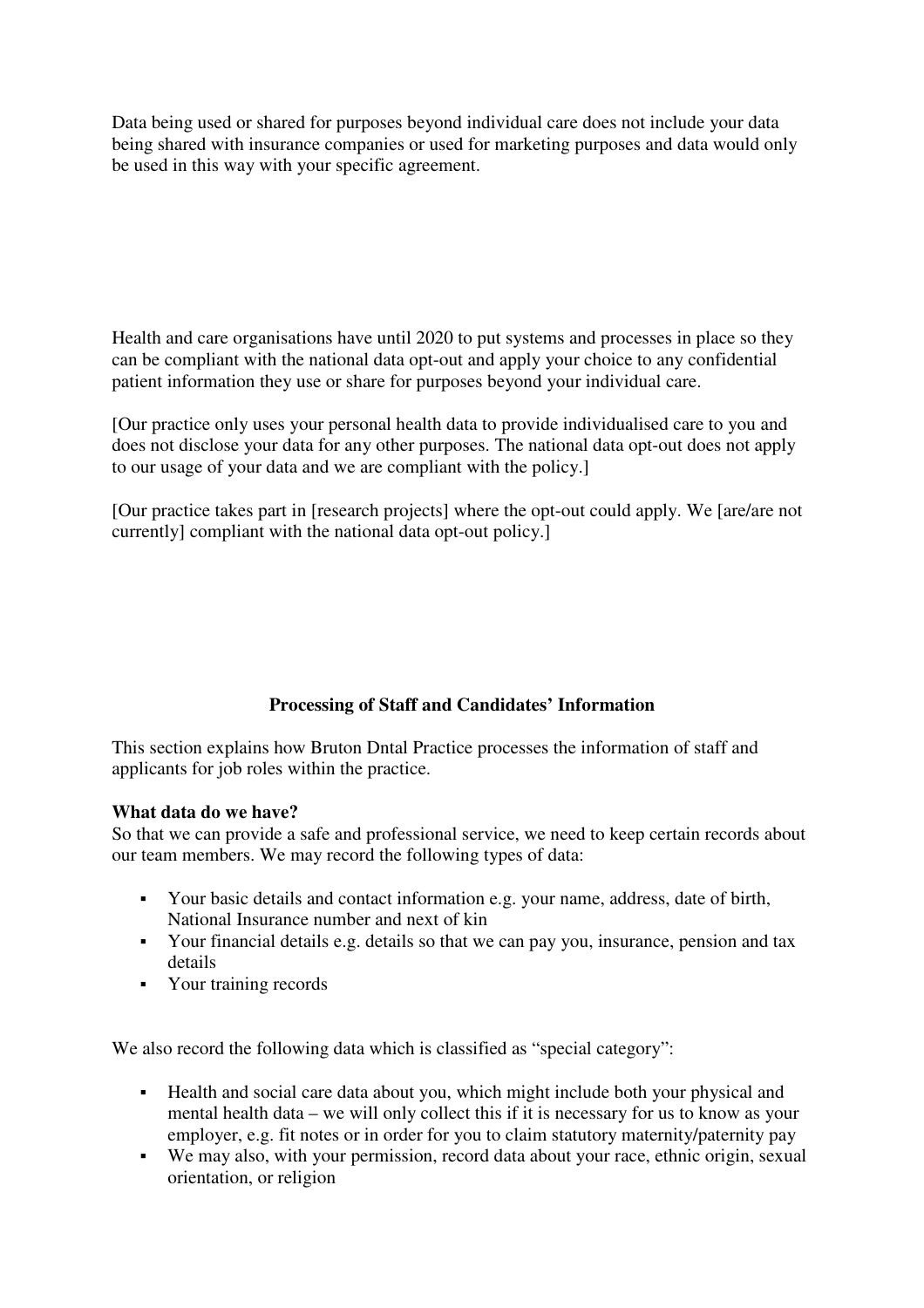As part of your engagement with the practice, you may be required to undergo a Criminal Record Check. This information is not kept for longer than is necessary—usually not more than 6 months following the recruitment decision, unless a dispute is raised or, in exceptional circumstances.

## **Why do we have this data?**

We require this data so that we can contact you, pay you and make sure you receive the training and support you need to perform your job. By law, we need to have a lawful basis for processing your personal data.

We process your data because:

- We have a legal obligation under UK employment law
- We have a legitimate interest in processing your data for example, for administration of training or learning course or emergency planning etc. These legitimate interests will be customary, or necessary for operational, administrative, HR and recruitment purposes and to otherwise manage employment relationship and interaction between employees
- We are required to provide data to our regulator, [CQC/NHS/RQIA/HIS/HIW], as part of our public interest obligations
- We are required to do so in our performance of another public task
- We process your special category data because It is necessary for us to process requests for sick pay or maternity pay
- If we request your criminal records data it is because we have a legal obligation to do this due to the type of work you do. This is set out in the Data Protection Act 2018 and the Rehabilitation of Offenders Act 1974 (Exceptions) Order 1975
- We may also process your data with your consent. If we need to ask for your permission, we will offer you a clear choice and ask that you confirm to us that you consent. We will also explain clearly to you what we need the data for and how you can withdraw your consent

#### **Where do we collect your data from?**

As your employer we need to receive specific data about you. This is collected from or shared with:

- You or your legal representative $(s)$
- Third parties for example this could include references from your previous job

We do this face to face, via phone, via email, via our website, via post, via application forms, via apps *[delete or insert as appropriate all of the methods you use to communicate with your team members]*

#### **How do we share your data?**

Third parties are organisations we have a legal reason to share your data with. These include:

- HMRC